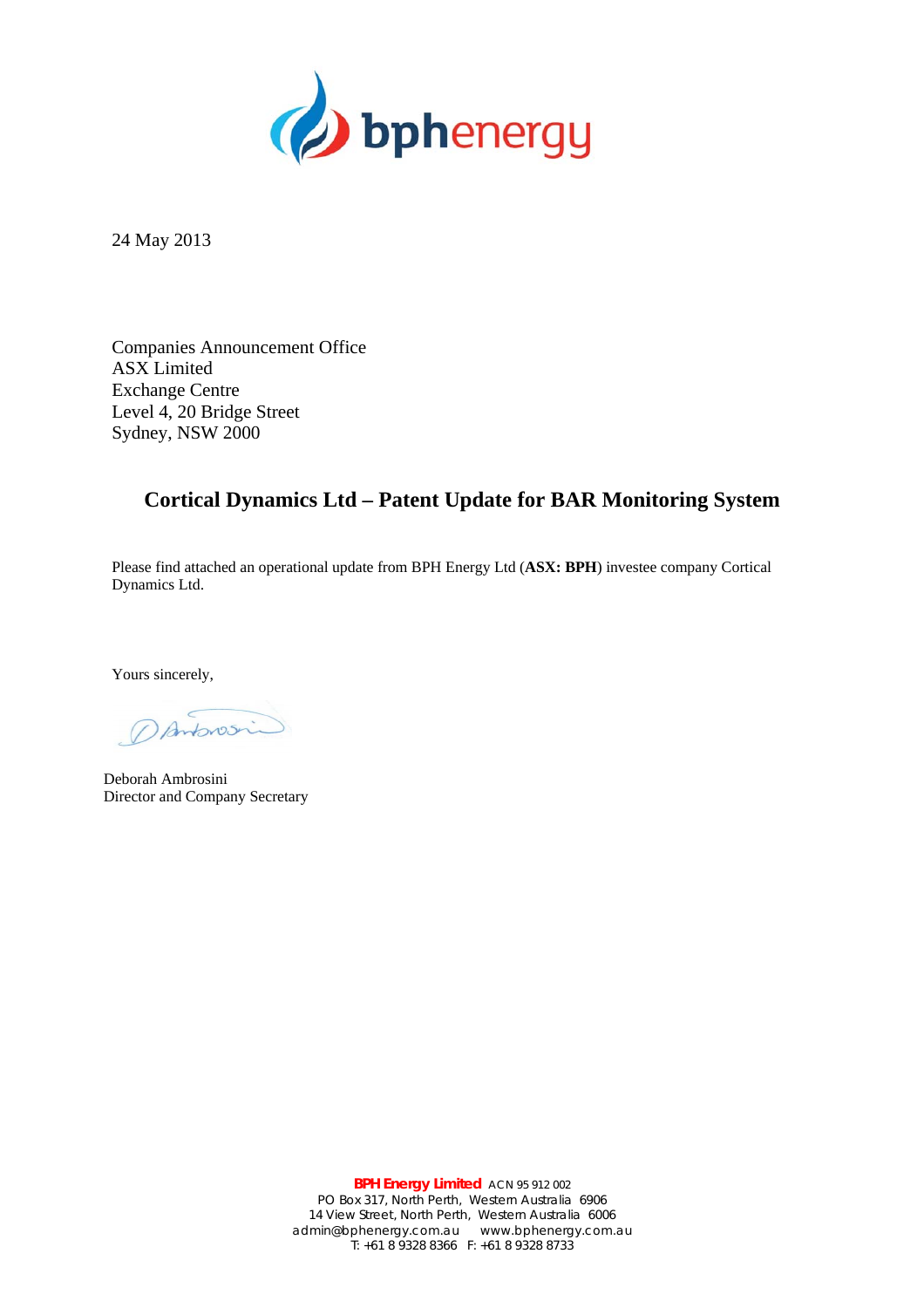

24 May 2013

BPH Energy Limited 14 View Street North Perth, WA 6006

# **Patent Update for BAR Monitoring System**

Cortical Dynamics Ltd ("**Cortical**") is pleased to provide the following patent update on its patent portfolio.

The Japanese Patent Office has granted two patents relating to the BAR monitoring system. These are Cortical's second and third granted patents within Japan, a region that has been estimated to hold approximately 10% of the worldwide EEG/EMG/ brain function monitoring market. The two patents entitled, 'Brain function monitoring and display system' and 'Method for displaying the activity of a brain and system for displaying the activity of a brain' are valid until June 2027.

Cortical is also pleased to advise that the Australian application of the patent family, 'Brain function monitoring and display system', has been granted. The granted patent has an expiry date of June 2027.

Cortical has developed an extensive patent portfolio encapsulating the BAR monitoring system and its physiologically based algorithms, with a total of thirteen patents granted throughout Australia, New Zealand, the United States, Japan and the People's Republic of China.

### **About the BAR Monitor**

The Brain Anaesthesia Response (BAR) monitoring system measures a patient's brain electrical activity, the electroencephalogram (EEG), in order to indicate how deeply anaesthetised a patient is during an operation via an adhesive sensor applied to the forehead. The BAR monitor is designed to assist anaesthetists and intensive care staff in ensuring patients do not wake unexpectedly, as well as reducing the incidence of side effects associated with the anaesthetic.

The BAR monitor improves on currently used EEG monitors by utilising advances in understanding of how the brain's electrical activity is produced, and how it is affected by anaesthetic and sedative drugs. The BAR's unique physiological approach is aimed at independently monitoring the hypnotic and analgesic states associated with anaesthesia, a feature no known existing EEG based depth-of-anaesthesia monitor is able to achieve.